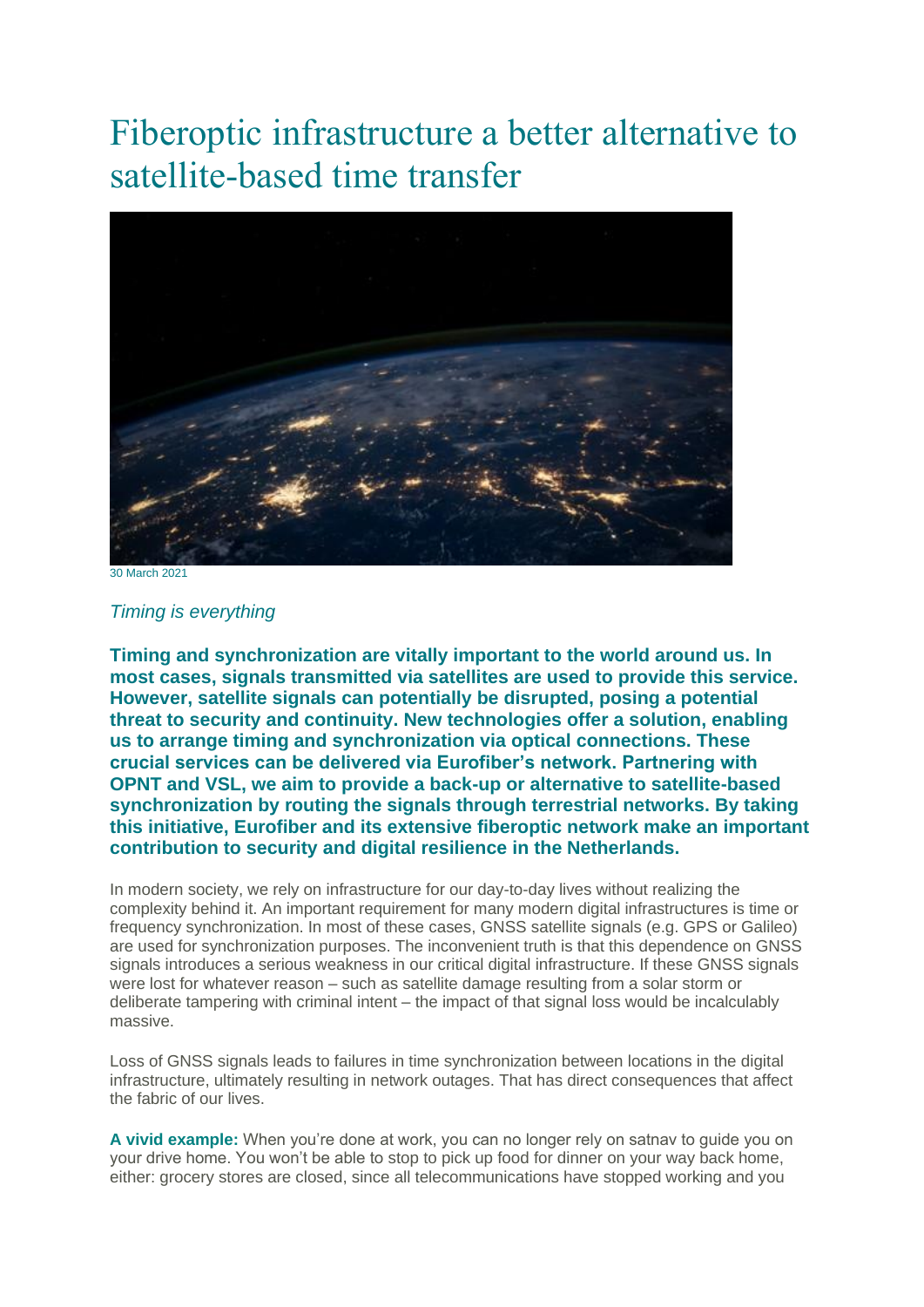can no longer make electronic payments or get cash from the ATM. Even after you make it home, you can't be sure that the power will stay on. And if your power supply is unreliable, the food in your refrigerator will eventually spoil… and your central heating won't work either. The widespread infrastructure failure across the US state of Texas caused by the unprecedented February snowstorm showed all too clearly how profoundly people's lives are affected when basic

> **Anywhere on Earth,** you are about 20,000 kilometers closer to a fiberoptic cable than to a navigation satellite

services become unavailable.

It is clear that GNSS has become an invisible utility – a utility without any secured backup technology. Fortunately, a backup solution based on fiberoptics is available for synchronization purposes, only awaiting government support to secure all critical infrastructures and safeguard homeland security.

The proposed backup solution comprises a transition from timing signals transmitted via satellites towards the optical infrastructure. Once embedded in the optical infrastructure, all critical infrastructures can share the same source. Time synchronization is extremely scalable and does not require extra capacity to provide additional connections at the same physical location.

Ultimately, it will become possible to wirelessly broadcast the distributed timing signals terrestrially, creating a backup positioning alternative to GPS and/or Galileo (see SuperGP[S\[1\]](https://www.eurofiber.nl/en/press/fiberoptic-infrastructure-a-better-alternative-to-satellite-based-time-transfer/#_ftn1) TU Delft). Based on this improved optical network, it becomes possible to achieve positioning accuracy within 10 cm, both outdoors and indoors. This means accurate positioning can be realized in tunnels, which is important for self-driving cars. This level of pinpoint accuracy is also important in hospitals and in responding to 112 emergency calls.

Clearly, there is an urgent need for governments to secure the continuity of their critical digital infrastructure. GPS is a strategic military system that was initially designed to serve the US armed forces. Over the course of time, the world slowly adopted GPS timing signals to optimize networks – including critical infrastructure. The US Department of Homeland Security (DHS) recognized the vulnerability posed by this fundamental dependence and started to evaluate alternatives. Similarly, the US Department of Transportation (DOT) began exploring alternatives to protect critical infrastructures and eliminate excessive dependence on GP[S\[2\].](https://www.eurofiber.nl/en/press/fiberoptic-infrastructure-a-better-alternative-to-satellite-based-time-transfer/#_ftn2) In parallel to the American efforts, the U[K\[3\]](https://www.eurofiber.nl/en/press/fiberoptic-infrastructure-a-better-alternative-to-satellite-based-time-transfer/#_ftn3) launched a program to make British time provisioning hack-proof and less dependent on GPS and Galileo, and other countries have also been investigating their options.

The EU recently issued a call for tender[s\[4\]](https://www.eurofiber.nl/en/press/fiberoptic-infrastructure-a-better-alternative-to-satellite-based-time-transfer/#_ftn4) to look for a GNSS backup solution as well. The tender documentation explicitly underlines the importance of this issue. For example, positioning, navigation and timing (PNT) services contribute to approximately 10% of the European gross domestic product. GNSS is the back-bone of PNT services as well as the hidden utility in many sectors, and its central role will only increase in the future. And, as explained above, there is a need for alternative PNT capacity, without a common mode of failure with GNSS.

The Netherlands is also aware of the risks involved, as stated in the Knowledge and Innovation Agenda (October 2019). This policy document formulates the ambition of achieving a robust